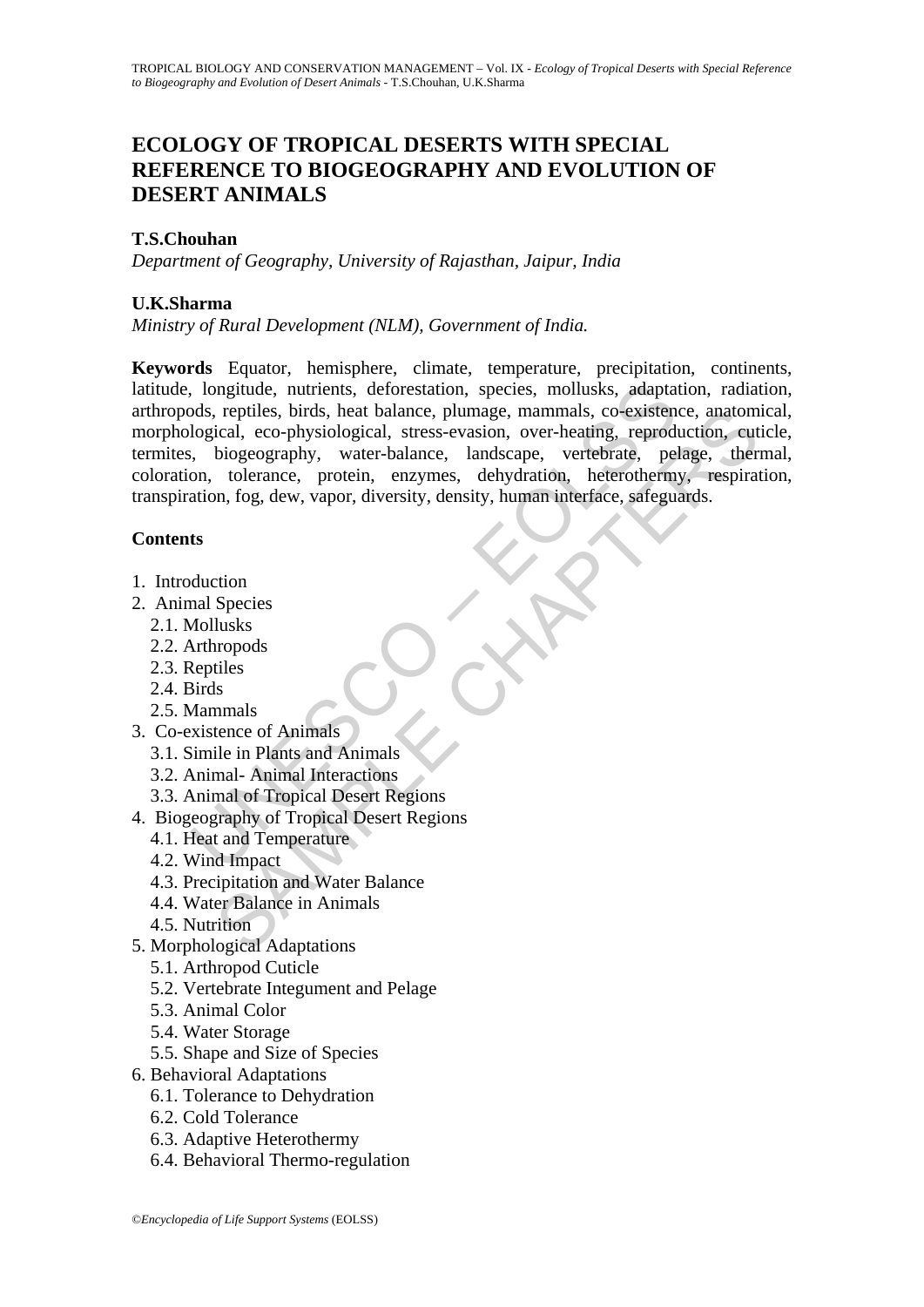- 6.5. Specialized Respiration and Transpiration
- 6.6. Imbibitions of Fog, Dew and Water Vapor
- 7. Reproduction in Desert Environment
	- 7.1. Physiological Issues
	- 7.2. Ecological and Evolutionary Considerations
	- 7.3. Diversity
	- 7.4. Sustainability
- 8. Human Interface
	- 8.1. Adaptation of Man in Desert Environment
	- 8.2. Consequences of Human Interface
	- 8.3. Crux of Problems
- 9. Conclusions
	- 9.1. Revival of Ecosystem
	- 9.2. Productivity of Land
	- 9.3. Water Management
- 9.4. Sustenance of Surviving Animals Acknowledgements

Glossary Bibliography Biographical Sketches

#### **Summary**

Maxion<br>
Nevival of Ecosystem<br>
Productivity of Land<br>
Nater Management<br>
Nustenance of Surviving Animals<br>
Nedgements<br>
Nedgements<br>
Traphy<br>
Araphy<br>
Araphy<br>
Araphy<br>
Araphy<br>
Araphy<br>
Araphy<br>
Araphy<br>
Araphy<br>
Araphy<br>
Araphy<br>
Inciden Animals of tropical desert regions are surviving in harsh environment and developed adaptability to face all ecological conditions. Birds have mobility and fly to other regions to meet their food and water requirements while some migratory birds have seasonal visits. Large mammals have mobility to reach water points but other species have become accustomed to desert conditions. All animal species found in desert regions have made their own strategies to face the extreme hot and cold environment.

Interior of Surviving Animals<br>
Interivity of Land<br>
er Management<br>
er Managements<br>
Igements<br>
Signements<br>
System and Sketches<br>
Interior of Surviving Animals<br>
Signements<br>
Interior of a and water requirements while some migrat The main problems of tropical desert regions are significant human interface. Dense forests and plantation areas have been squeezed due to human encroachment by clearing plantation areas for cultivation requirements and large scale deforestation for meeting their fuel wood, fodder and timber requirements. Forests and plantation areas are necessary for hiding, hunting and reproduction of animals and animals are helpful for protection of trees, shrubs and vegetation by destructing harmful species. Plantation regions have remained a survival base of animal species and with continuous denudation of vegetative cover, many desert animal species are extinct and others are struggling for their survival in the absence of their habitat.

Unmanaged clearance of vegetated land created various problems for ecosystems of these regions and humans are also facing various problems like shortage of fuel wood, fodder and medicinal produce. Putting marginal lands under cultivation and uncontrolled drawl of water resources have further degraded lands as salinity, alkalinity, water logging, loss in natural fertility of soil are instant problems which caused serious impact over the earth's surface. Humans and their livestock have ruined plantation and animal species and the resultant problems being faced are irregularity in monsoon cycles, scattered rains, and dryness in the environment which have been further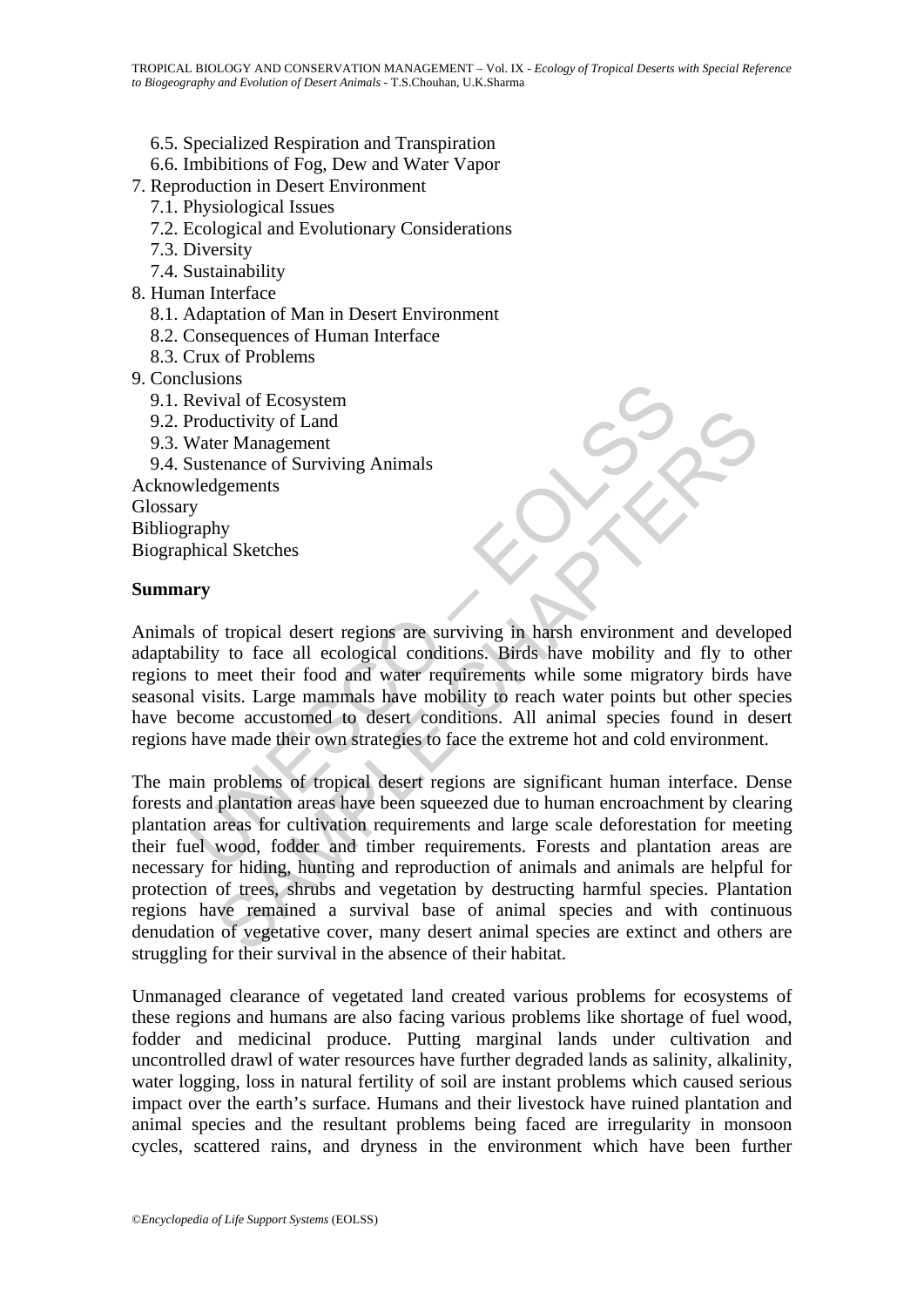aggravated by acute shortage of water resources. With regular loss of available resources, survival of life over the earth's surface is endangered.

In best interest of revival of ecosystems, destructive human acts need to be controlled by creating conditions of dense forests, sustenance of surviving animal species, and judicious use of water and land resources. These remedial and treatment measures need to be taken in the immediate future to save life on earth.

#### **1. Introduction**

about the equator. There is more tank where tank surface noting<br>the south and twice as much in the eastern hemisphere as<br>the react of the Pacific Ocean is taken as the centre of a hemisphere me<br>enere. If the Pacific Ocean Land covers only about 29 percent of the earth's surface and that too not symmetrically arranged about the equator. There is more than twice land surface north of the equator than in the south and twice as much in the eastern hemisphere as in the western hemisphere. If the Pacific Ocean is taken as the centre of a hemisphere most of the land is in the opposite hemisphere. In spite of small amount of land and its uneven distribution, most of the land forms single, more or less continuous system. All main continents are connected or linked by archipelagos. The main system of continents is so arranged that in the north of the tropics, there are large areas of land nearly connected within the tropics and the south of the tropics smaller areas are very widely separated from each other. Oceans are barriers in the distribution of land animals in several ways and modify land climates significantly. Ocean currents sometimes carry land animals to islands or from one continent to another and form process of dispersal.

E. If the Pacific Ocean is taken as the centre of a hemisphere most of the opposite hemisphere. In spite of small amount of land and its une opposite hemisphere. In spite of small amount of land and its une ax, most of the Countries of the world having ten percent or more areas under tropical deserts are spread over in 43.30 million square kilometers and the total area falling under deserts is 31.53 million square kilometers which is 73 percent of their total geographical area comprising of 17 percent hyper arid, 35 percent arid and 21 percent semi-arid regions. Four countries of North and South American Continents viz. Argentina, Mexico, Peru and Chile are covered. Fifteen countries of Asia fall under tropical deserts, eighteen countries of the African Continent are part of tropical desert regions. Australian Continent has 69 percent desert. Country-wise position of geographical and intensity type of desert is given in Table 1. Out of total 38 countries, ten countries have total area under tropical deserts.

Climate is principally a matter of temperature and rainfall. Temperature of the earth's surface is determined almost entirely by the amount of heat received from the sun, earth's shape and motions primarily determine the distribution of temperature. Sunrays fall perpendicularly over the tropics and limits of zone are therefore northern most and southern most, the sun is directly overhead at extremes of the earth's annual cycle. The tropics have maximum temperature throughout the year, while wet tropics have comparatively lower temperatures in summers. Tropical heat is maintained within a few degrees in all seasons. North and south of the tropics, heat received from the sun diminishes approximately with the curvature of the earth and becomes increasingly seasonal. On mountains, temperature falls with latitude not because less heat is received from the sun but air becomes thinner and therefore colder. The effect of moving one degree north is different at varied places but the tropics have very small and insignificant variation. Dryness remains in most part of the year, which makes it difficult for the existence of plants and animals.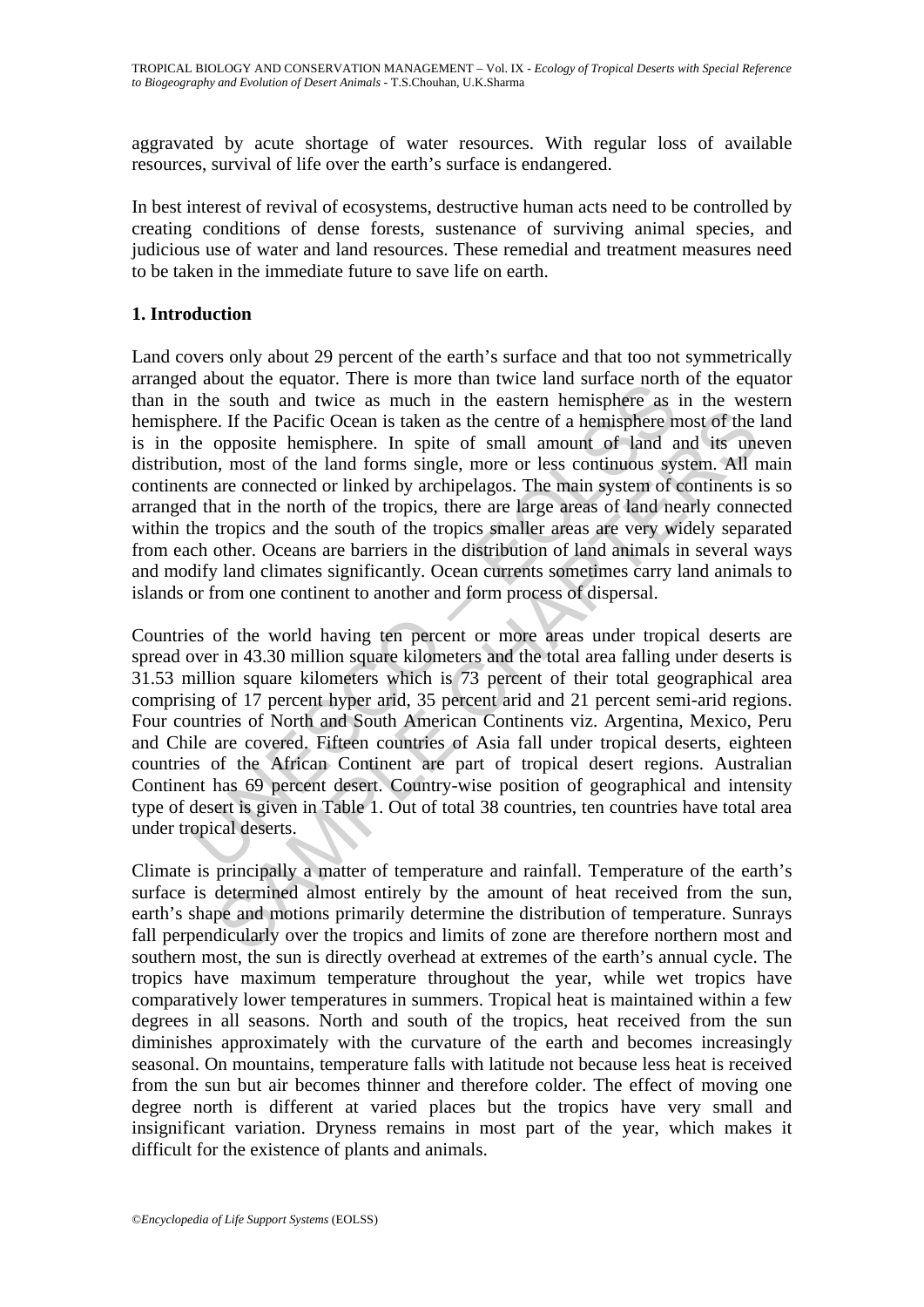TROPICAL BIOLOGY AND CONSERVATION MANAGEMENT – Vol. IX - *Ecology of Tropical Deserts with Special Reference to Biogeography and Evolution of Desert Animals* - T.S.Chouhan, U.K.Sharma



Figure 1. Tropical Desert Regions - Location

Summer rain<br>
Fransition<br>
Summer rain<br>
Fransition<br>
Winter rain<br>
Figure 1. Tropical Desert Regions - Location<br>
tends to occur in zones, which depends on wind, which picks<br>
te oceans or other wet surfaces and carries it to ot The rain and the state of the state of the state of the state of the state of the state of the state of the state of the state of the state of the state of the state of the state of the state of the state of the state of t Rainfall tends to occur in zones, which depends on wind, which picks up water vapor from the oceans or other wet surfaces and carries it to other areas for rains. Basic zonation of rainfall is determined by the earth's pattern of atmospheric pressure and winds. There are zones of high pressure just outside the tropics in the northern and southern hemispheres; winds blow away from high pressure zones, carrying water with them and leave desert regions. Most of the great deserts in the north and south-west Africa, south-western Asia, North and South America and Australia lie in the high pressure zones near and across the edges of the tropics. In many places of the tropical regions, rainfall is seasonal and annual dry seasons are greatly pronounced to be difficult for survival.

The word 'Tropics' is evidently derived from the Tropics of Cancer and Capricorn, parallels of latitude of 23.5 degrees N and S, which indicate the outer limit of areas where the sun can never be in zenith. This area includes all regions of the earth where the sun reaches directly overhead at least once during the solar year in temperate zones north of the Tropic of Cancer and south of the Tropic of Capricorn. Tropic is a Greek word meaning turn because the apparent position of the sun oscillates between the two tropics with a period that defines the average length of a year. It is generally understood that tropical regions are mainly found between these two lines. They are, therefore, regions of low latitudes but the outer limits of these low latitudes are not easily determined as the Tropics of Cancer and Capricorn themselves are unsuitable as boundaries. They are too rigid and some areas with clear tropical characteristics are found at latitudes of more than 23.5 degrees while on the other hand some clearly nontropical regions are found much closer to the Equator. Therefore, the best way to determine the outer limits of tropical desert areas is to use climatic characteristics,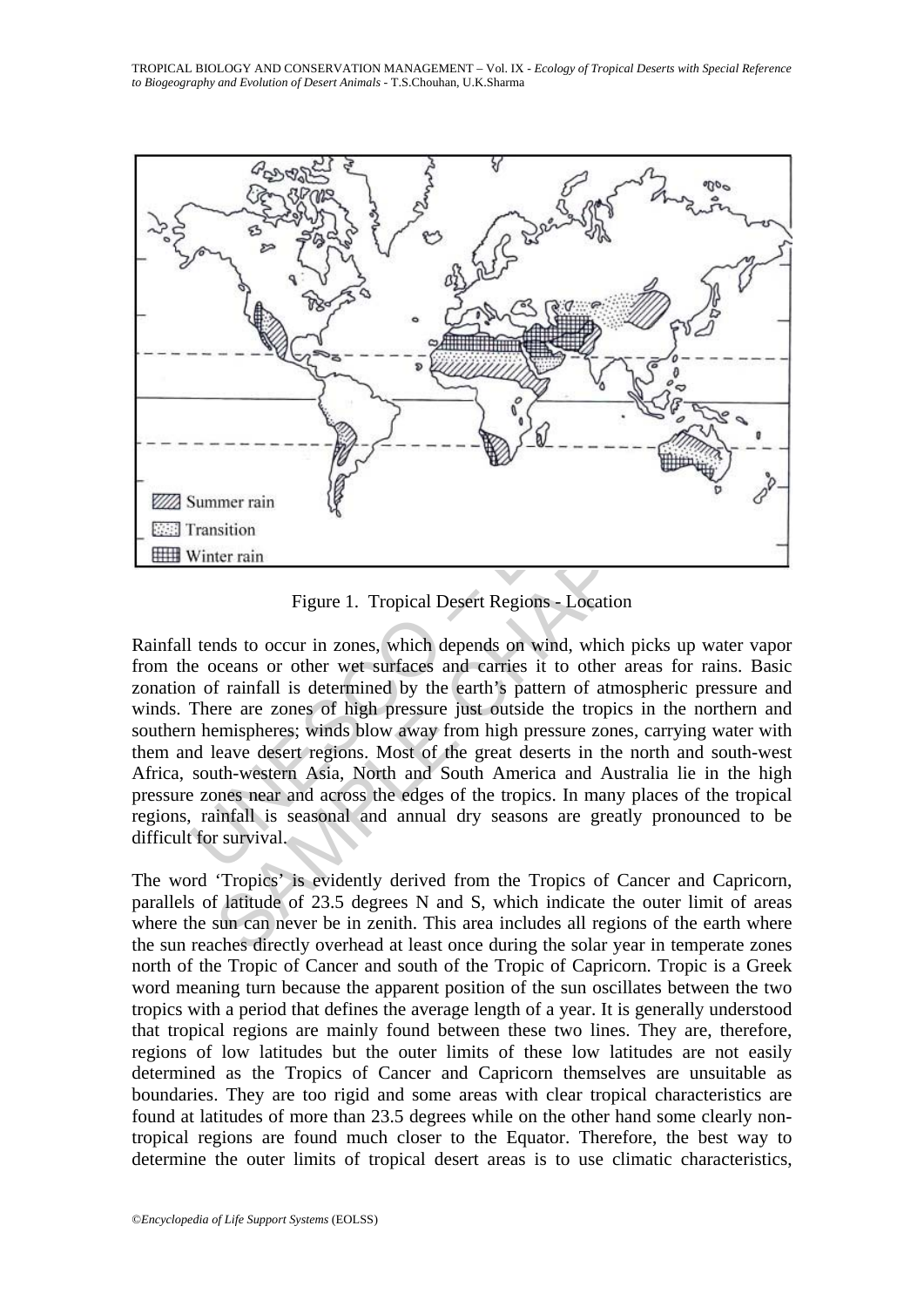which distinguish these regions from rest of the world. All geomorphic processes are directly and indirectly related to climatic features. Delimited in this way the tropics constitute a belt around the Equator varying in width from about 30 degrees south to 30 degrees north latitudes. Within the tropics lies approximately 30 percent of the earth's surface, more than half of which is covered with water. The Tropics receive over half of the world's total rainfall. Accordingly two-thirds of the total rainfall has been estimated to fall between 30 degrees north and 30 degrees south.

area and uses es sassing in toeween the dentimed area. Trop-<br>e, have only small variation in length of day, and have seasons de<br>lity rather than temperature. This poses some distinctive soil<br>specially high levels of minera r ather than temperature. This posses some distinctive soil characteriscially high levels of mineral accumulation in soil, combined with r nutrients. Temperature is relatively uniform and the monthly distribution cremines Annual rainfall varies from 0 to 10,000 mm in the tropics and this variation for geographic conditions caused large desert area within these limits. Desert regions exist outside the tropics but for limiting study of tropical deserts, the focus has been on the tropical area and deserts existing in between the identified area. Tropical regions are frost free, have only small variation in length of day, and have seasons defined by water availability rather than temperature. This poses some distinctive soil characteristics, more especially high levels of mineral accumulation in soil, combined with rapid leaching of nutrients. Temperature is relatively uniform and the monthly distribution of rainfall determines vegetation and geomorphic processes of each tropical region. The main characteristics of rainfall are intensity of storms, much of rain falling in few heavy downpours usually accompanied by strong winds. The intensity of storms is often in excess of infiltration capacity of the soil, much of the rain is lost by run-off, rather than by building up of soil reserves. Run-off flows over fertile topsoil causing flash flooding of streams and rivers. These effects are most marked where ground water is scanty. Occurrence of rain is scanty in desert regions and vegetation is very meager. Heavy rainfall areas have dense forests. Investigation in tropical regions indicates climatic changes especially during the quaternary period, giving rise to various morphogenic features. Deforestation is a general problem, which is due to the impact of various human factors like cutting trees for timber, fuel, and grazing animals, which disturbs the monsoon cycle. Such lands start deteriorating their fertility due to reduced occurrence of rains. Thus the present tropical deserts have emerged mainly due to disruption of monsoon system and large-scale deforestation.

The tropical ecosystem consists of rainforests, dry deciduous forests, spiny forests and other habitat types. There are often significant areas of biodiversity and species endemism particularly in rainforests and dry deciduous forests. Some examples of important biodiversity and high endemism ecosystems are Costa Rican rainforests, Madagascar dry deciduous forests, Water berg Biosphere of South Africa and eastern Madagascar rainforests. Soils of tropical forests are generally low in nutrient content vulnerable to slash-and-burn techniques, which are element of shifting cultivation agricultural systems. Biotic factors of desert ecology include interface of plant, animal and bacterial populations in the desert community. Some of the abiotic factors contain latitude and longitude, soil and climate. Each of these factors has caused adaptations to particular environment of any specific region. Deserts are most notable for their dry climates resulting from rain-blocking mountain ranges and remoteness from oceanic moisture. Deserts occupy one-fifth of the earth's surface and occur in two belts between 15 to 35 degree latitude in southern and northern hemispheres. Deserts support diverse communities of plants and animals and arid conditions and ecology is characterized by dry, alkaline soils, low net production and opportunistic feeding patterns by herbivores and carnivores, lichens and blue green algae are significant primary producers in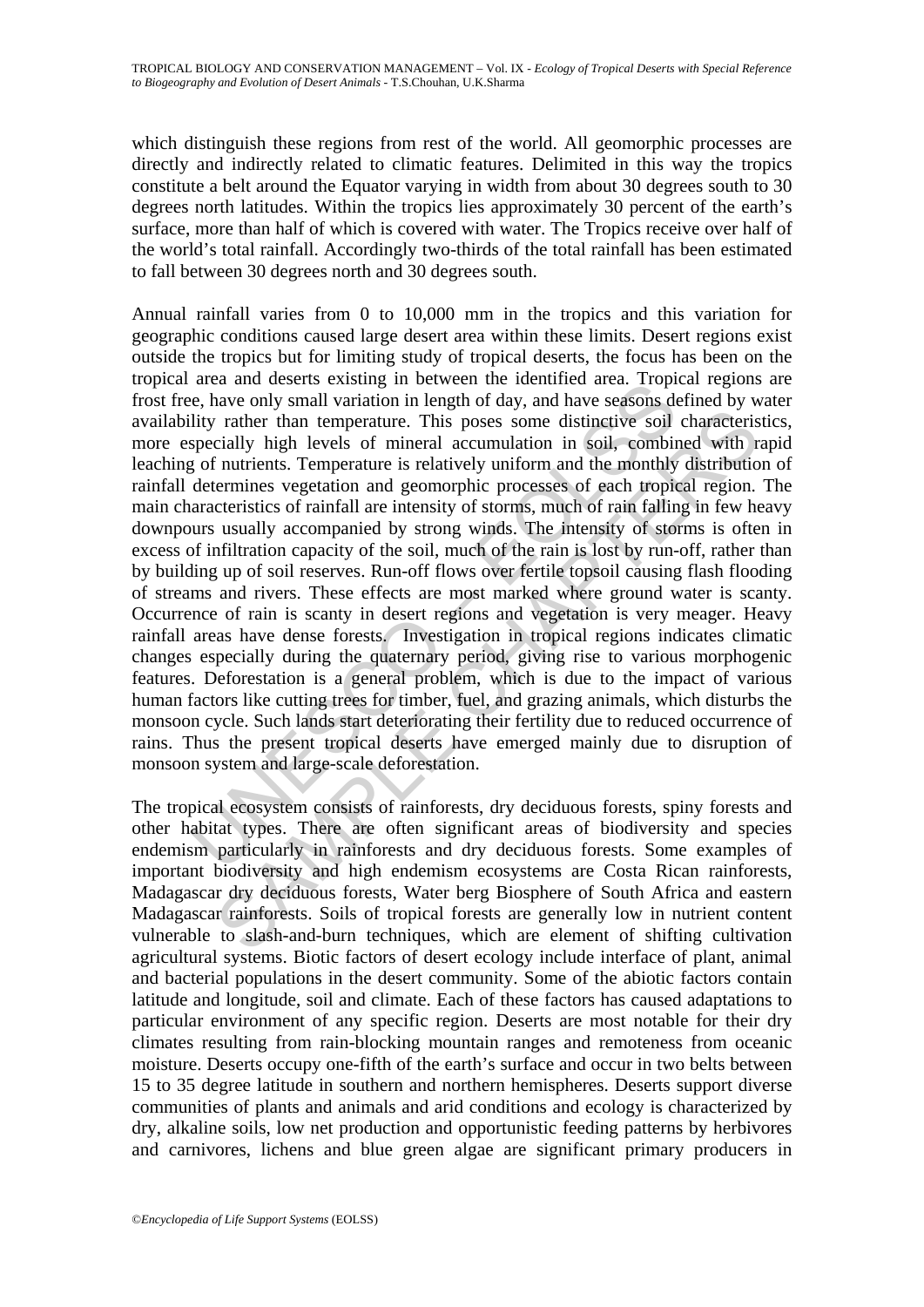deserts. Detrital food chain is less important in desert ecology than ecology of other regions.

#### **2 Animal Species**

Special groups of animals, often rather specialized, are found in limited aquatic environments in deserts. Animal species are differentiated in view of body system, movement system, nature and frequency. Dietary systems of desert organisms are determined by the need to maintain water balance. Characteristics of various animal species found in tropical desert regions are as under:



#### Figure 2. Moisture Gradient Precipitation

#### **2.1. Mollusks**

Mollusks are species of animals covering snails, sphincterochila zonata etc. Snails feed primarily on leaves of higher plants, feed on surface mud, which contains sufficient amount of detritus to maintain snails. Main adaptations of Mollusks are (1) heat balance (a) high heat tolerance of the body, (b) high radiation reflectance by white shell and (c) isolating air layer between the body in the upper part of shell and hot soil.(2) hctivity (activity) pattern (a) activity restricted to rainy days with wet soil and low temperatures, inactivity between rainfalls (b) capability to survive in crypto-biotic state during most of the year and (c) capability during short periods of activity to take up sufficiently large amount of water and food to enable survival during long anabiotic phenophase. (3) water balance (a) low evaporative water loss during cryptobiosis and (b) capability of maintaining continuous high hydration during anabiotic phenophase by formation of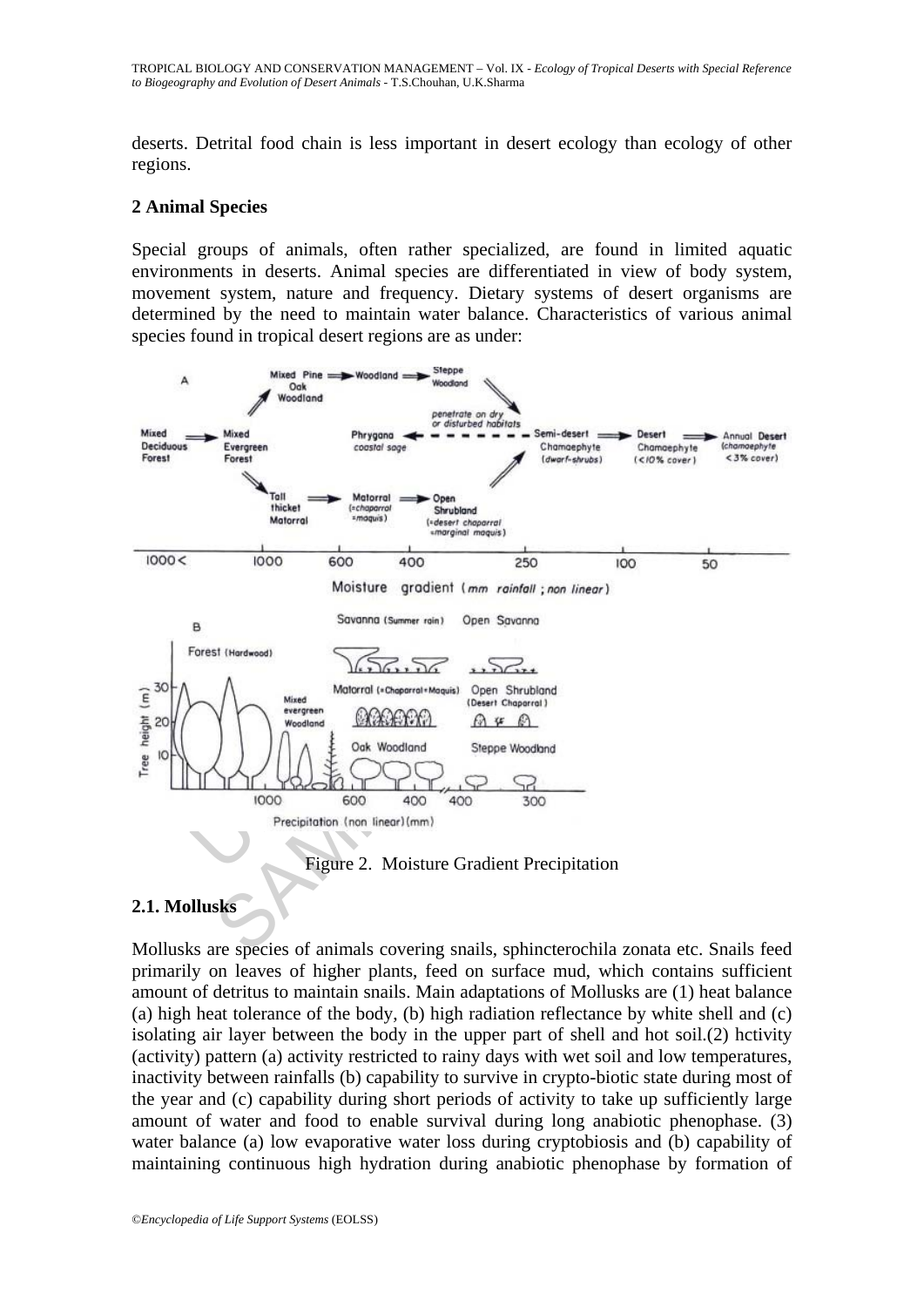metabolic water. (4) heproduction (a) Synchronization of reproduction with favorable environmental conditions and suppression of reproduction in drought years and (b) oviposition in localities protected against overheating and desiccation (5) relative longevity between eight to fifteen years as counter-balance against high mortality of young species. These desert snails can be compared with hyper-arid-passive plants where the activity rhythm is controlled most drastically by environment.

# **2.2. Arthropods**

active stage. Auquations shown by these animias include (1) actionate<br>acce of dangerous heat load and water loss by staying in acclimate<br>peratures, high air humidity, during hot period of day e.g. hemile<br>al animals are act ratures, high air humidity, during hot period of day e.g. hemilepistus, ants<br>atures, high air humidity, during hot period of day e.g. hemilepistus, ants<br>nimals are active only during nights with favorable environmental con Arthropods comprise of Isopodan, ants, beetles etc. Mites eat termites while applying their pedipalps and chelicerae in preparation for sucking termites dry. They also eat fungi in active stage. Adaptations shown by these animals include (1) activity pattern (a) avoidance of dangerous heat load and water loss by staying in acclimatized burrowslow temperatures, high air humidity, during hot period of day e.g. hemilepistus, ants, (b) nocturnal animals are active only during nights with favorable environmental conditions and (c) activity of diurnal animals is restricted to favorable times of day- that is to early morning and late afternoon in hot summer and to most of day during cool winter. (2) water balance (a) conservation of body water by low rates of integumentary transpiration and spiracular control of water loss, (b) dew and condensed fog as water source, (c) capability to take up water vapor from unsaturated atmosphere, (d) prey as sole water source for carnivorous arthropods and (e) formation of metabolic water by digestion of dry, energy rich, plat material e.g. seeds (3) reproduction (a) reproduction initiated directly and/ or indirectly by rain and (b) eggs heat resistant(4) relatively low metabolic rates, low values for respiratory , reduced oxygen consumption(5). Long time of survival without water Coloration of desert arthropods poses interesting problem. Many are black, some white. White color reflects a large part of incoming radiation, decreasing heat load of animals and enabling it to be active during hot time of day. Black color causes absorption of radiation and therefore possibly permits animals, which are inactive during the hot time of day to prolong their early morning and late afternoon activity.

#### **2.3. Reptiles**

Reptiles e.g. lizards, snakes etc show various types of adaptations to desert environments. Lizards are feed on termites, beetles, saw-flies, moths, butterflies, while snakes feed on warm blooded animals using their heat sensing pits to detect prey and some species eat lizards which are easy to swallow. (1) Activity pattern: (a) through high mobility and use of stress protected microhabitats, diurnal reptiles are exposed to heat and water stress only for short periods and (b) nocturnal reptiles avoid environmental stress by remaining in deep burrows or in shady micro niches like geckos below stones.(2) Heat balance; (a) temperature control by counter-current heat exchange and cutaneous vasodilation with heating and vasocontraction with cooling and (b) color change from dark to light may occur by contraction of melanophores. (3) Water balance (a) prey constitute water source of carnivorous reptiles of herbivorous reptiles, (b) excess electrolytes taken up perforce from halophytes eater are eliminated through saltgland excretion enabling animal to balance its hydrature and osmotic potential and (c) body water is conserved by excreting semi-solid urine (4) Reproduction Some lizards abandon social behavior and reproductive activity altogether during drought years.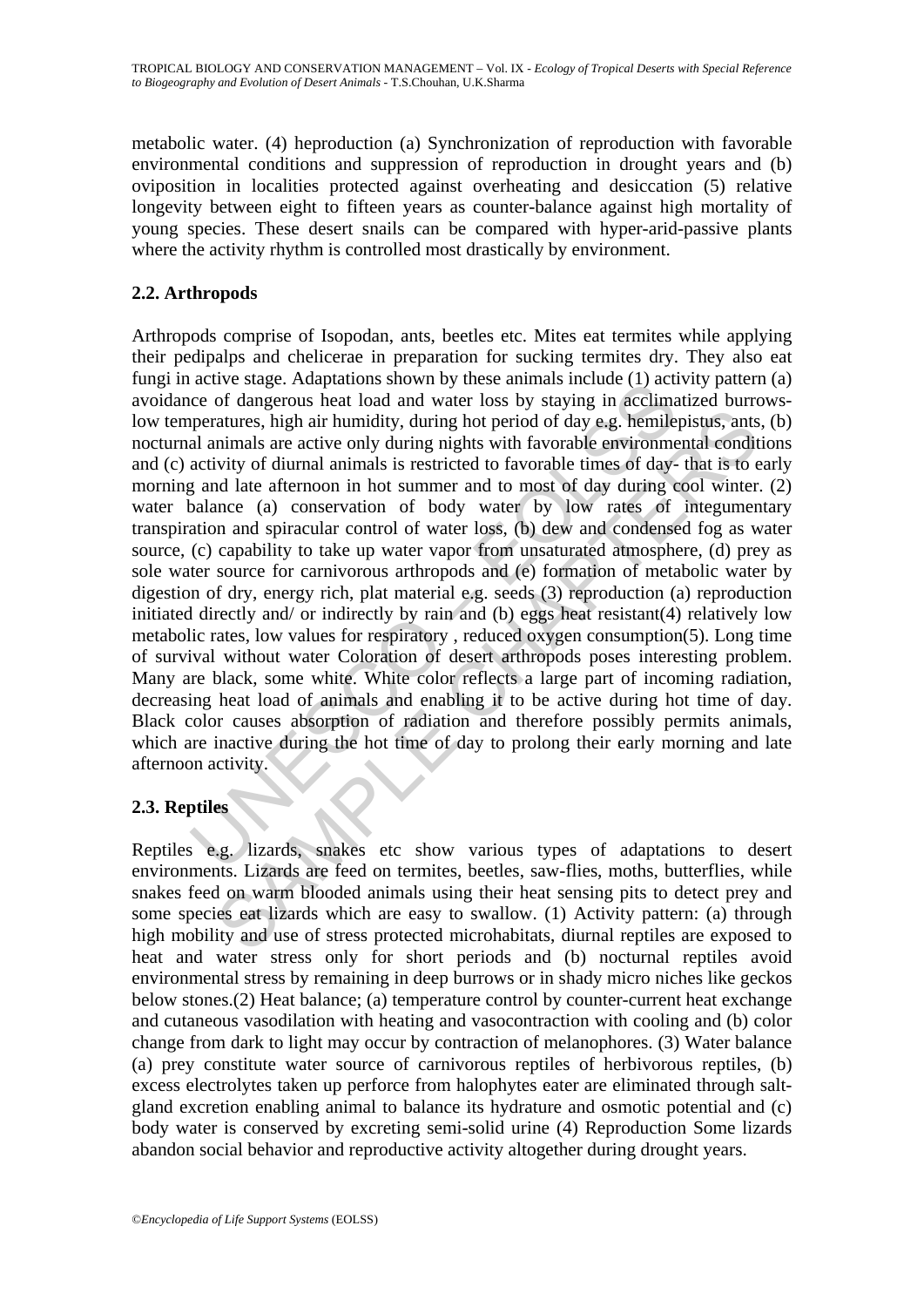### **2.4. Birds**

Most birds associated with deserts are insectivorous, while there other modes are dry seeds, green vegetation. Adaptations of birds to desert environment include:

(1) Heat balance (a) constitutionally high body temperatures (2-4 degree C higher than in mammals), (b) facultative hyperthermia, (c) protection against overheating by air enclosed in plumage, (d) cooling by soaring at high altitudes and by special posture of wings when resting, (e) evaporative cooling by panting and gular fluttering, (f) water conserved by low glomerular filtration rate (GFR) reduced urine flow (UFR) and excretion of almost solid uric acid and (g) dietary intake in water source for carnivorous and omnivorous birds.

In the actual and (g) detaily intake in water solice<br>invorous birds.<br>The invariant action and (g) detaily intake in water solice<br>g and evening, resting in shady itches during hottest hours, (b)<br>rely nocturnal, (c) herbivor The structure of the state of the state of the state of the state of the state of evening, resting in shady itches during hottest hours, (b) some spectrumal, (c) herbivorous birds especially seed caters can fly 1 of the so (2) Activity patterns (a) during hot season main activity of day-active birds in early morning and evening, resting in shady itches during hottest hours, (b) some species exclusively nocturnal, (c) herbivorous birds especially seed eaters can fly large distances to few sources of drinking water and transport water in their plumage to their young and (d) nesting sites are selected or constructed to avoid stress (nests in rock fissures or on soil below protecting roof or rock open to north-western ventilation, or stone walls at entrance of nest.

(3) Reproduction: (a) breeding synchronized with rainy season, triggered by rain in regions with summer and winter rain sometimes bimodal breeding and (b) clutch size varies in accordance with rainfall.

> TO ACCESS ALL THE **54 PAGES** OF THIS CHAPTER, Visit: http://www.eolss.net/Eolss-sampleAllChapter.aspx

#### **Bibliography**

- - -

Chouhan T.S. (1992) Desertification in the World and its control: Scientific Publishers, Jodhpur India [The author has touched upon the desertification conditions, causes, impacts, magnitude and intensity in different degraded regions. The impact of degradation on animals has been elaborated. Measures of combating desertification are well addressed].

Cloudsley J.L.-Thompsen (1979) Man and the Biology of Arid Zones: Edward Arnold, London UK [The contribution related to plant physiology and relationship with animals. Man and animal co-existence in tropical regions of the world has been treated in an elaborate manner].

Darlington Philip J, Jr (1957) Zoogeography: The Geographical Distribution of Animals: Museum of Comparative Zoology, Hardvard University Press [The author has elaborated on the conditions of plant cover for adaptation of wild life. The impact of loss of crown cover on animals has been detailed along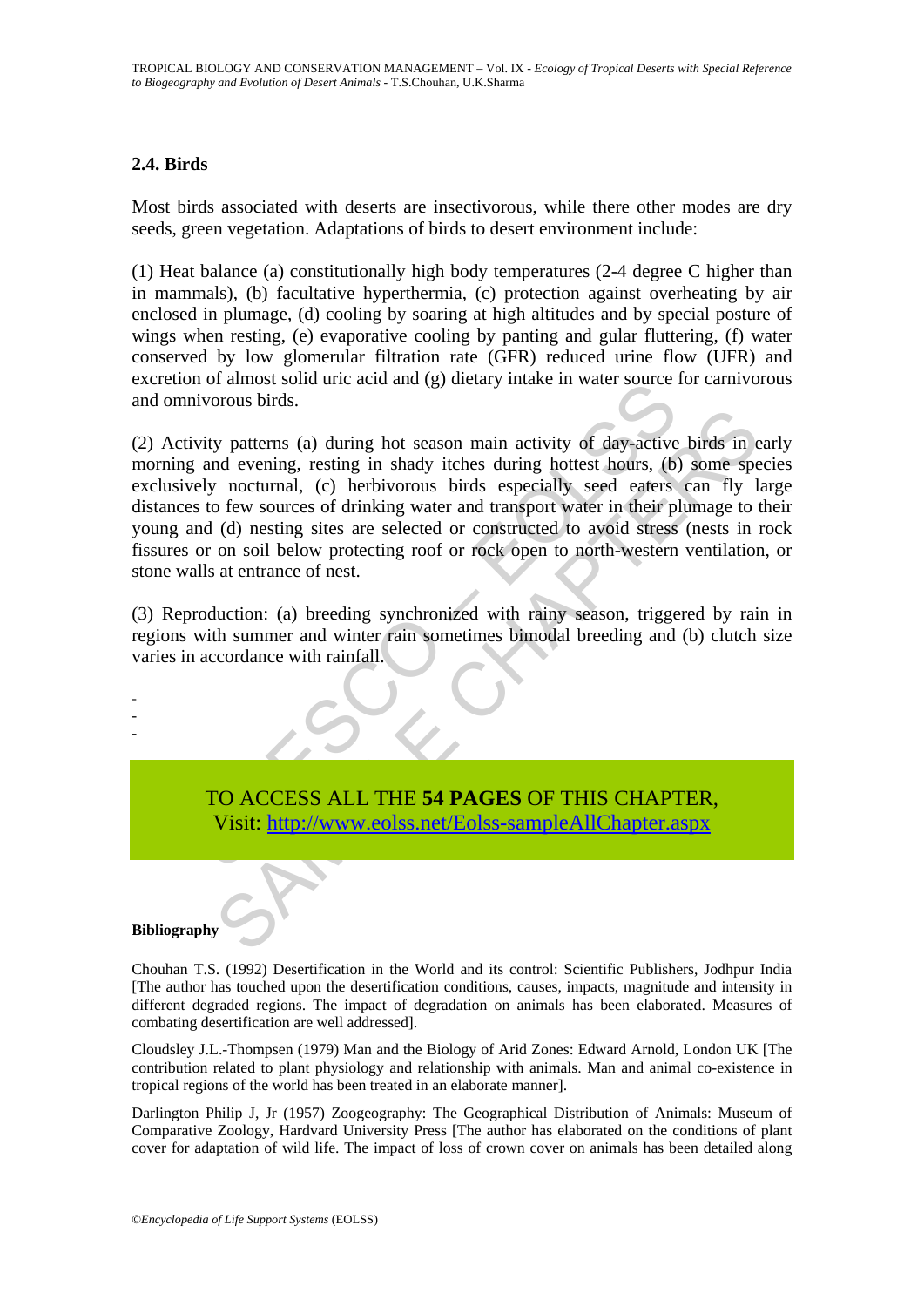with the extinction of rare animal species. The dense tree cover is helpful for evolution and growth of animals].

Goodall D.W and others (ed) (1979) Arid-land ecosystems, Structure, Functioning and Management, Volume I & II, Cambridge University Press, UK [The contribution of the author is helpful in understanding the ecosystem of arid regions. The publications are helpful in understanding the management of animals in different ecosystems].

Louw G.N. and M.K.Seely (1983) Ecology of Desert Organisms: Longman London, UK [The author has touched upon the ecology of desert organisms, principles of adaptability and impact on animals. This publication is helpful in further studies on animal adaptation conditions in desert environment of the world]

Michael Evenari, and others (1985) Hot Deserts and Arid Shrublands: Elsevier, Amsterdam. [The author has elaborated on the conditions of hot desert of the world in terms of life support system. Relationship of plants and animals has been clearly described with adaptability].

Mielke Howard W (1989) Patterns of Life: Unwin Hyman Boston [The publications touches upon the conditions of various regions of the world and status of desert conditions have been attempted with reference to life support systems. Interdependence of plants and animals has been described].

Muller Paul (1940) Biogeography: Happer and Row Publishers, New York [The areas addressed are people, plants and animals. The conditions of tropical deserts have been addressed in detail].

Myers A.A. and Giller P.S. (ed) (1988) Analytical Biogeography: Chapman and Hall Ltd London [The author has quantified the life support system related to people, plant and animals including adaptability. The publication is quite clear with desert ecological conditions].

d animals has been clearly described with adaptability].<br>
Ioward W (1989) Patterns of Life: Unwin Hyman Boston [The publications<br>
so f various regions of the world and status of desert conditions have been<br>
to life support and W (1989) Patterns of Life: Unwin Hyman Boston [The publications touches upon<br>To a violon seguences and status of desert conditions have been attempted<br>if e support systems. Interdependence of plants and animals has bee Neill Wilfred T. (1969) The Geography of Life Columbia University Press, New York: [The publication has covered life of all species in the world. Dependence of animals and their survival in decreasing plantation areas has been detailed clearly. The status of tropical desert conditions has been described clearly].

Pears Nigel (1985) Basic Biogeography: Longman Group Ltd. London [The author has touched upon the biogeographical conditions in conceptual terms. The publication is most appropriate for understanding the fundamentals of the world regions].

Robinson H. (1972) Biogeography: Macdonald and Evans Ltd London [The publication is helpful in understanding basic features of life support systems in various regions. Relationship between man, plants and animals are detailed in different climatic regions].

Taylor J.A. (ed) (2001) Themes of Biogeography: Croom Helm Ltd. Sydney Australia The publication is most appreciable in understanding the methodology of biogeography of the world regions. Tropical desert region is elaborated in terms of man, plants and animals.

University Grants Commission, India (2005) Environmental Studies: Oxford, New Delhi [The publication is helpful for understanding the ecosystem of different environmental systems and its impact on animals. This is also appropriate in understanding the basic features of environment and ecology].

UNEP (1986) Arid land Development and the Combating against Desertification: An Integrated Approach: Nairobi Kenya [The publication is helpful for understanding the problems of different desert regions of the world and also helpful in combating desertification conditions in dryland regions. The survival of animals in harsh conditions has been described].

Walter Heinrich (1971) Ecology of Tropical and Subtropical Vegetations: Oliver and Boyd Edinburgh [The author has addressed the conditions of tropical and sub-tropical desert regions related to vegetative cover and existence of animals. The adaptation of animals is clearly addressed].

Watts David (1971) Principles of Biogeography McGraw Hill London [The author has addressed the principles of biogeography in global terms. The analysis of desert region is a special feature of the publication].

#### **Biographical Sketches**